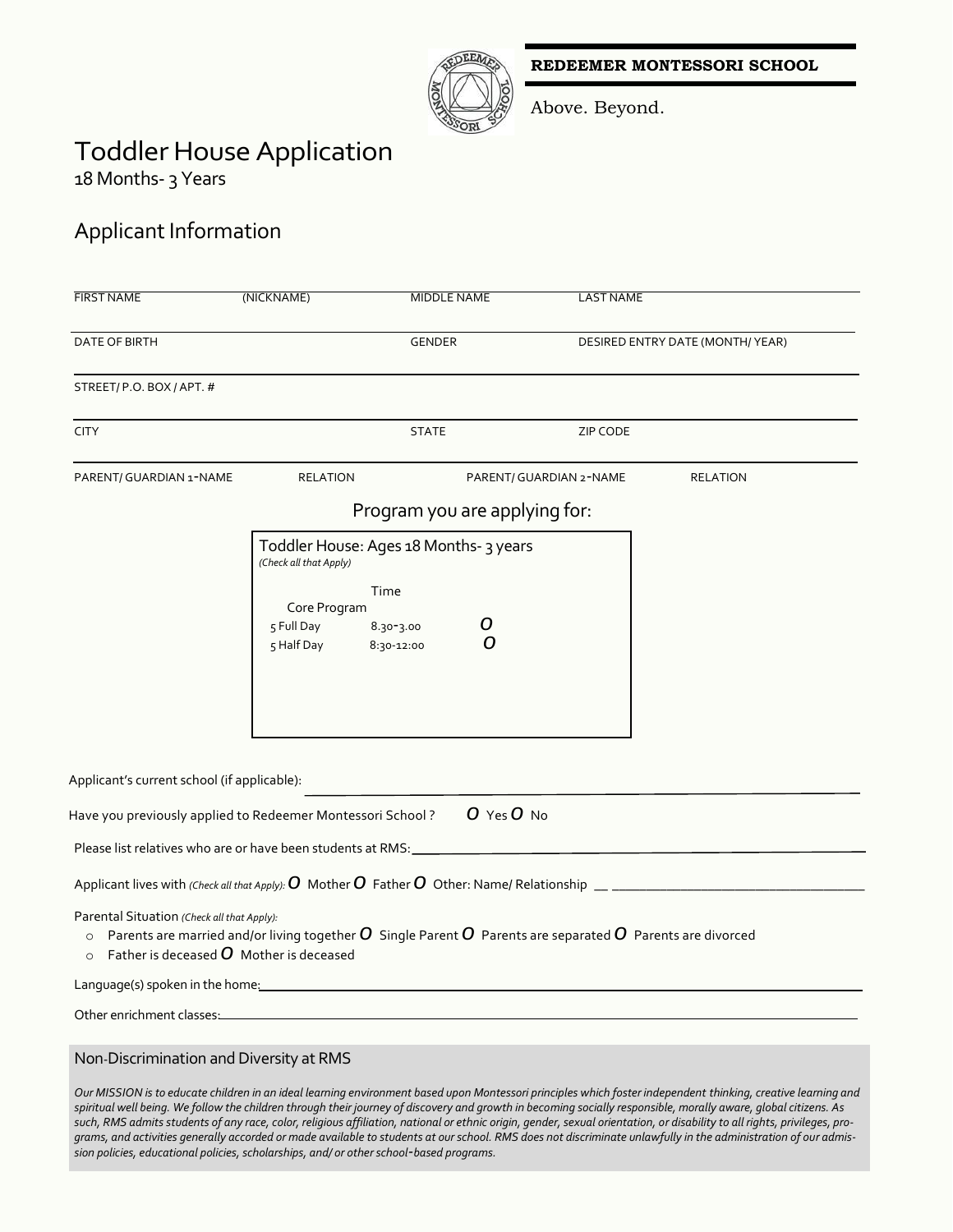# Toddler House Application for

|                                                     | <b>FIRST NAME</b>                                                                  |              | (NICKNAME)       | <b>LAST NAME</b> |
|-----------------------------------------------------|------------------------------------------------------------------------------------|--------------|------------------|------------------|
| Family Information                                  |                                                                                    |              |                  |                  |
| Parent/ Guardian I                                  |                                                                                    |              |                  |                  |
| <b>FIRST NAME</b>                                   | (NICKNAME)                                                                         |              | <b>LAST NAME</b> |                  |
| ADDRESS: STREET/P.O. BOX/APT. #                     |                                                                                    |              |                  |                  |
| ADDRESS: CITY                                       | <b>STATE</b>                                                                       | ZIP CODE     |                  |                  |
| PHONE: HOME                                         | <b>WORK</b>                                                                        |              | MOBILE-CELL      |                  |
| <b>EMAIL ADDRESS:</b>                               |                                                                                    |              |                  |                  |
| <b>OCCUPATION/TITLE</b>                             | <b>EMPLOYER</b>                                                                    |              |                  |                  |
| <b>EMPLOYER ADDRESS</b>                             | <b>EMPLOYER CITY</b>                                                               | <b>STATE</b> | ZIP CODE         |                  |
| HIGH SCHOOL ATTENDED                                | <b>COLLEGE ATTENDED</b>                                                            |              | DEGREE(S) EARNED |                  |
| COMMUNITY, PHILANTHROPIC, OR SOCIAL ORGANIZATIONS   |                                                                                    |              |                  |                  |
|                                                     | WHAT SKILLS, INTERESTS, OR TALENTS WOULD YOU LIKE TO SHARE WITH THE RMS COMMUNITY? |              |                  |                  |
|                                                     | HOW WOULD YOU LIKE TO GET INVOLVED WITH THE RMS COMMUINITY (VOLUNTEER, ETC.)?      |              |                  |                  |
| Parent/ Guardian 2                                  |                                                                                    |              |                  |                  |
| <b>FIRST NAME</b>                                   | (NICKNAME)                                                                         |              | <b>LAST NAME</b> |                  |
| <u>ADDRESS: STREET/ P.O. BOX / APT. #</u>           |                                                                                    |              |                  |                  |
| ADDRESS: CITY                                       | <b>STATE</b>                                                                       | ZIP CODE     |                  |                  |
| PHONE: HOME                                         | <b>WORK</b>                                                                        |              | MOBILE-CELL      |                  |
| <b>EMAIL ADDRESS:</b>                               |                                                                                    |              |                  |                  |
| OCCUPATION/TITLE AND ANNOUNCED AND ACCUPATION TITLE | EMPLOYER                                                                           |              |                  |                  |
| <b>EMPLOYER ADDRESS</b>                             | EMPLOYER CITY                                                                      | <b>STATE</b> | <b>ZIP CODE</b>  |                  |
| <b>HIGH SCHOOL ATTENDED</b>                         | <b>COLLEGE ATTENDED</b>                                                            |              | DEGREE(S) EARNED |                  |
| COMMUNITY, PHILANTHROPIC, OR SOCIAL ORGANIZATIONS   |                                                                                    |              |                  |                  |
|                                                     | WHAT SKILLS, INTERESTS, OR TALENTS WOULD YOU LIKE TO SHARE WITH THE RMS COMMUNITY? |              |                  |                  |
|                                                     | HOW WOULD YOU LIKE TO GET INVOLVED WITH THE RMS COMMUINITY (VOLUNTEER, ETC.)?      |              |                  |                  |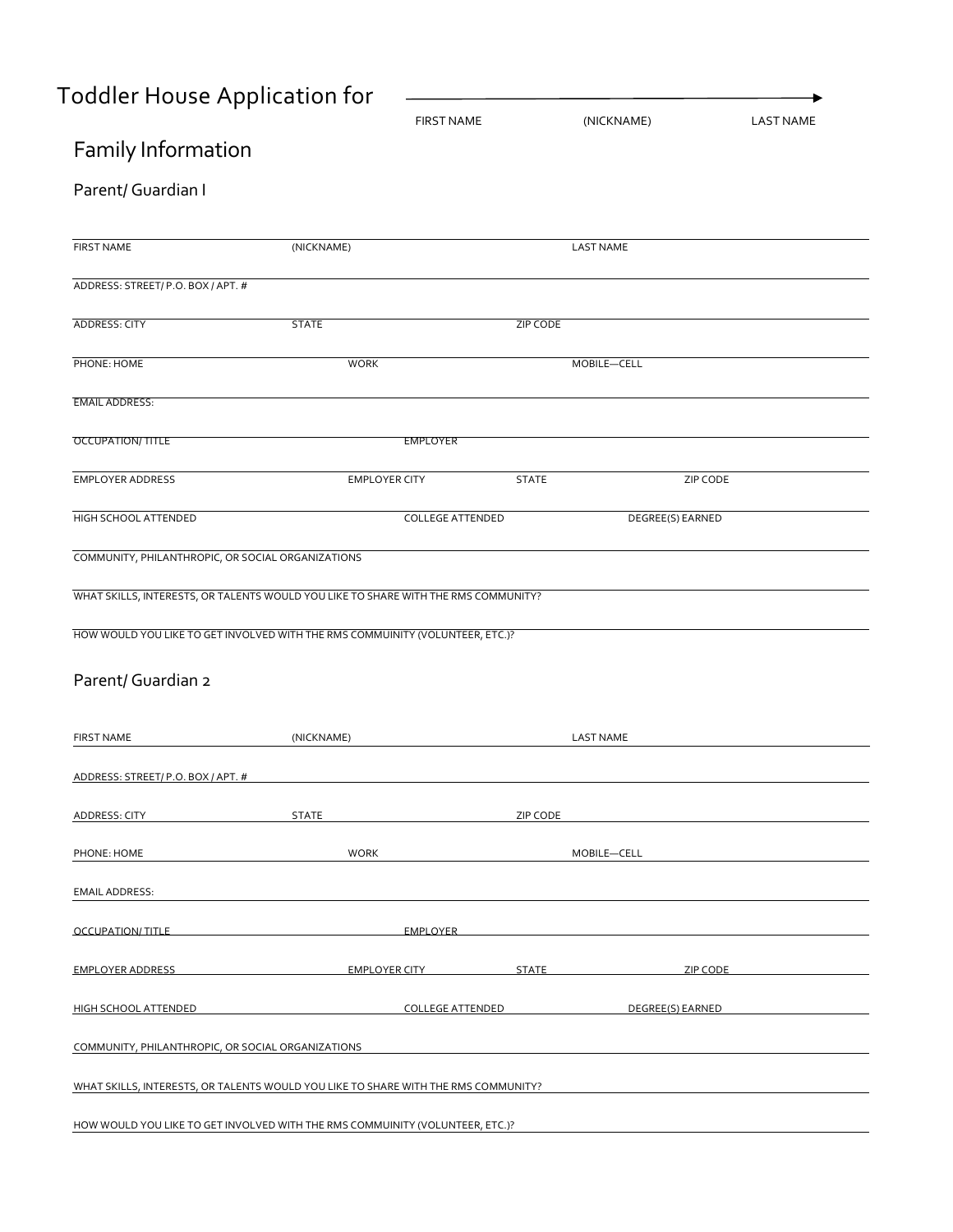## Toddler House Application for

|                                                                                                                      | <b>FIRST NAME</b> | (NICKNAME) | <b>LAST NAME</b> |
|----------------------------------------------------------------------------------------------------------------------|-------------------|------------|------------------|
| About Your Child                                                                                                     |                   |            |                  |
| Please write three words that best describe your child:                                                              |                   |            |                  |
| Tell us about your child's strengths and stretches:                                                                  |                   |            |                  |
| How do you feel your child copes with transitions at this point?                                                     |                   |            |                  |
|                                                                                                                      |                   |            |                  |
| How does your child handle challenges or conflict? What frustrates him/her? How is he/ she best supported by adults? |                   |            |                  |
|                                                                                                                      |                   |            |                  |
| What activities do you share as a family?                                                                            |                   |            |                  |
| How does your child like to spend his or her unstructured time?                                                      |                   |            |                  |
| How would you describe your parenting style?                                                                         |                   |            |                  |
| Tell us about your aspirations for your child's development (physical, cognitive, social/ emotional)                 |                   |            |                  |
| What would you especially like to have your child experience in a Montessori setting?                                |                   |            |                  |
| What are the expectations of the school that you choose for your child?                                              |                   |            |                  |
| Has the applicant ever had individually administered testing or received early intervention services? $\bm{O}$ Yes   |                   |            | $O$ No           |
| If yes, please describe:                                                                                             |                   |            |                  |

×